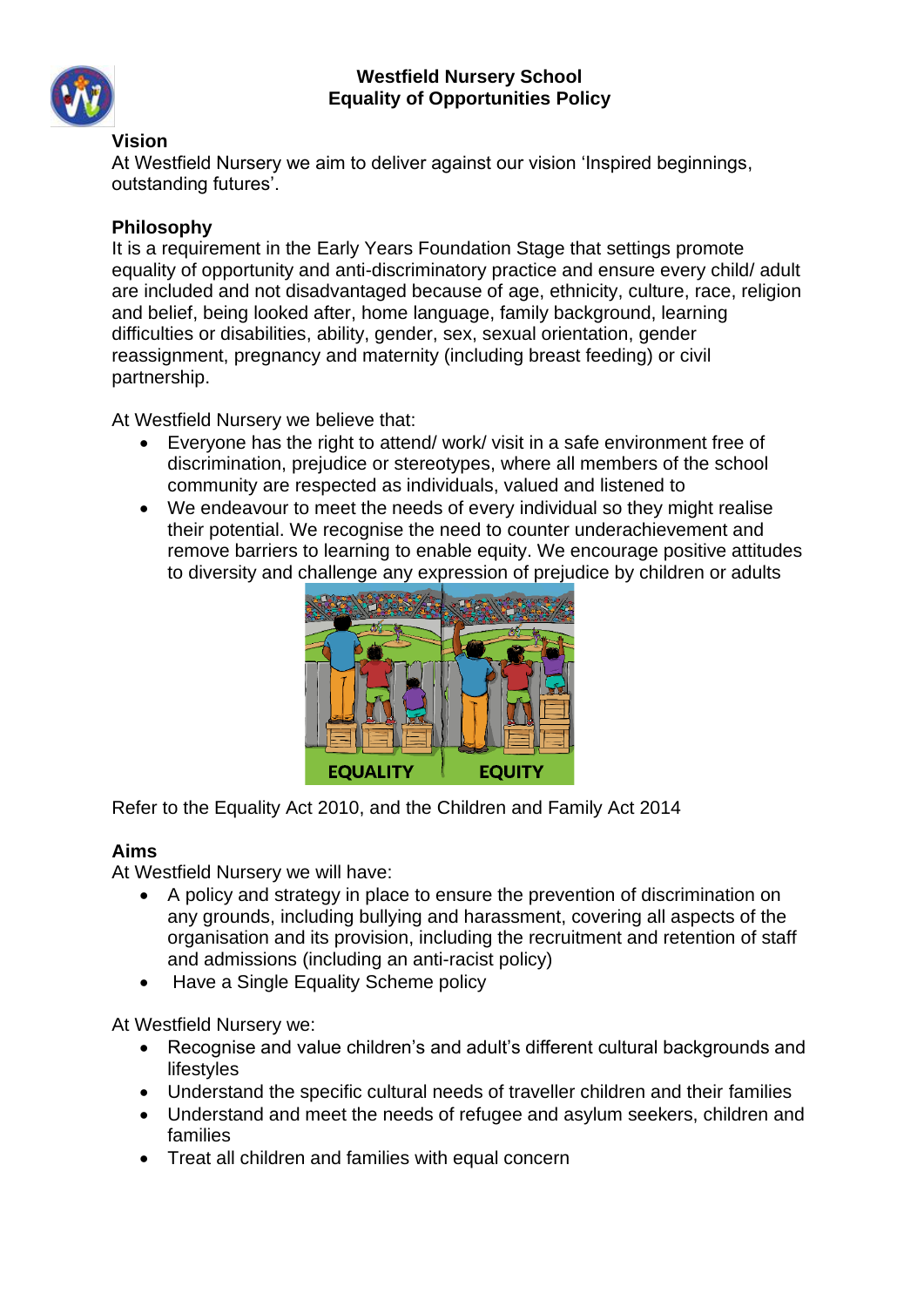# **Nursery Community**

The Nursery has no catchment area and takes all children from Dunstable and the surrounding villages. The Nursery is used to supporting children from a range of cultures and with a range of needs. (e.g. Pupils with English as an additional language 32%, Pupils with special educational needs 28%, pupils receiving Early Years Pupil Premium 14% June 2021)

# **Public-Sector Equality Duty introduced by the Equality Act 2010**

The main points are:

- 1) To eliminate discrimination and other conduct that is prohibited by the act
- 2) To advance equality of opportunity between people who share a protected characteristic and people who do not share it
- 3) To foster good relations across all characteristics- between people who share a protected characteristic and people who do not share it. (For more information see 'The Equality Act 2010 and schools'- Departmental advice for school leaders, school staff, governing bodies and local authorities. May 2014 DES)

# **Terminology**

All staff should be aware of the following terms:

**Protected Characteristics** which are: age, disability, gender reassignment, marriage or civil partnership, pregnancy and maternity, race, ethnicity or national origin, religion and belief, sex and sexual orientation

All staff should be aware of the different types of discrimination which can come in one of the following forms.

- **Direct discrimination**-treating someone with a protected characteristic less favourable than others
- **Associative discrimination-** direct discrimination against someone because they associate with another person who possesses a protected characteristic
- **Perceptive discrimination-** direct discrimination against an individual because others think they possess a particular protected characteristic. It applies even if the person does not actually possess that characteristic
- **Indirect discrimination-**May occur if certain rules, conditions or practices apply to everyone, but a particular disadvantage to those with a protected characteristic, unless these are objectively justified
- **Harassment-** unwanted conduct related to a relevant protected characteristic, which has the purpose or effect of violating an individual's dignity or creating an intimidating, hostile, degrading, humiliating or offensive environment for that individual
- **Victimisation** occurs when someone is treated badly because they have made or supported a complaint or raised a grievance under the Equality Act; or because they are suspected of doing so.
- **Discrimination arising from disability** occurs when a disabled person is treated unfavourably because of something connected with their disability and the unfavourable treatment cannot be justified

Discrimination can also not occur on the grounds of trade union membership or activity, non-trade union membership, being a part time or fixed term worker or political belief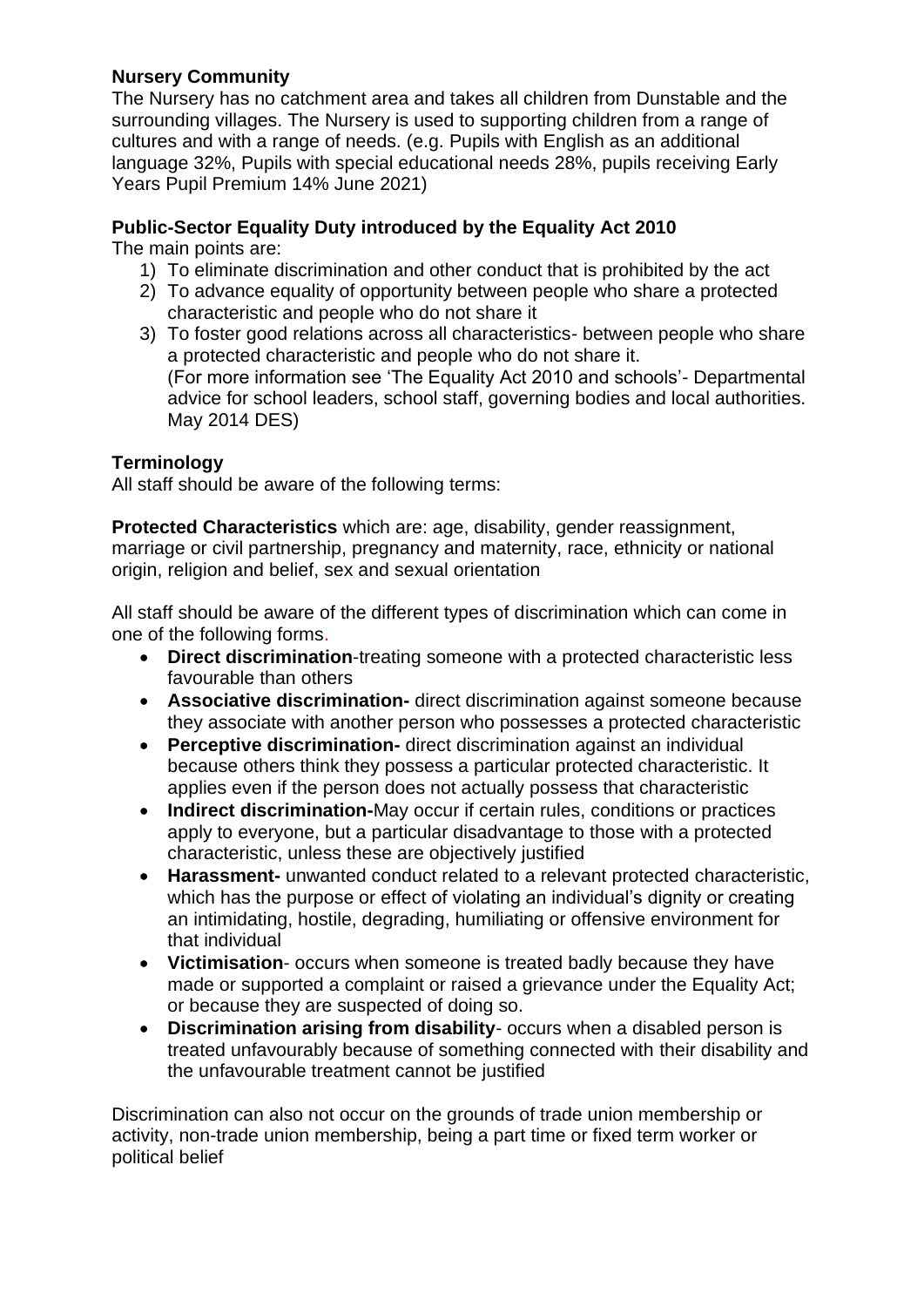## **Guidelines**

- At Westfield Nursery School parents/ carers are recognised as the earliest educators and the people who know their child the best. Staff at Westfield, value the importance of working closely with children/parents/carers. Home school transition arrangements endeavour to ensure keyworkers are made aware of some of the children's individual needs and interests before they start Nursery
- We will ensure that parents/carers/children feel welcome, wanted and have a positive role to play in their child's education
- We will ensure that parents/carers and children will have opportunities to make their feelings and opinions known to staff and these will be dealt with seriously and respectfully
- Children are recognised as individuals. Children's progress and well- being and involvement are monitored closely, and activities/ strategies are planned to meet individual's needs and interests
- If a child is identified as having special educational needs their needs will be responded to in the ways outlined in the policy for special educational needs and disabilities
- Many of the activities on offer at Westfield, although planned to meet a learning intention, are of an open-ended nature. Staff are very aware of the needs of the individual and are skilled at supporting individual children
- We will ensure that the setting shows that we are respectful and knowledgeable of the community we serve
- Parents/ carers are kept informed of their child's progress through a variety of formal and informal interactions. Consultations are held termly but contact is more often daily and concerns from Nursery are discussed as they arise. This way any problems can be dealt with quickly
- Where children are learning English as an Additional Language this is recognised as being positive both for them and the school. Their language use and progress are monitored closely to ensure their cognitive and language needs are met. Staff use observations and discussions with parents to identify whether any difficulties are the result of the child learning a different language and becoming familiar with a different culture or whether there is language delay or other special educational need
- Staff at Westfield enjoy learning more about different cultures from the families of the children they teach and consider learning about different cultures to be beneficial for everyone
- All children/parents/carers will have equal opportunities to attend stay and play days, fund raising events, celebration events, and any other experiences provided by the setting

All children/ staff, including those who are disabled or have special educational needs, will be included, valued and supported and reasonable adjustments will be made for them.

An education support plan will be devised with parents/ carers and professionals when appropriate. Please refer to the policy for special educational needs and the school's accessibility plan.

The Nursery liaises with outside agencies such as: health visitors, the Early Years Support Team, social care, educational psychologists, speech and language therapist's, occupational therapists, physical therapists as appropriate and interpreters, as necessary.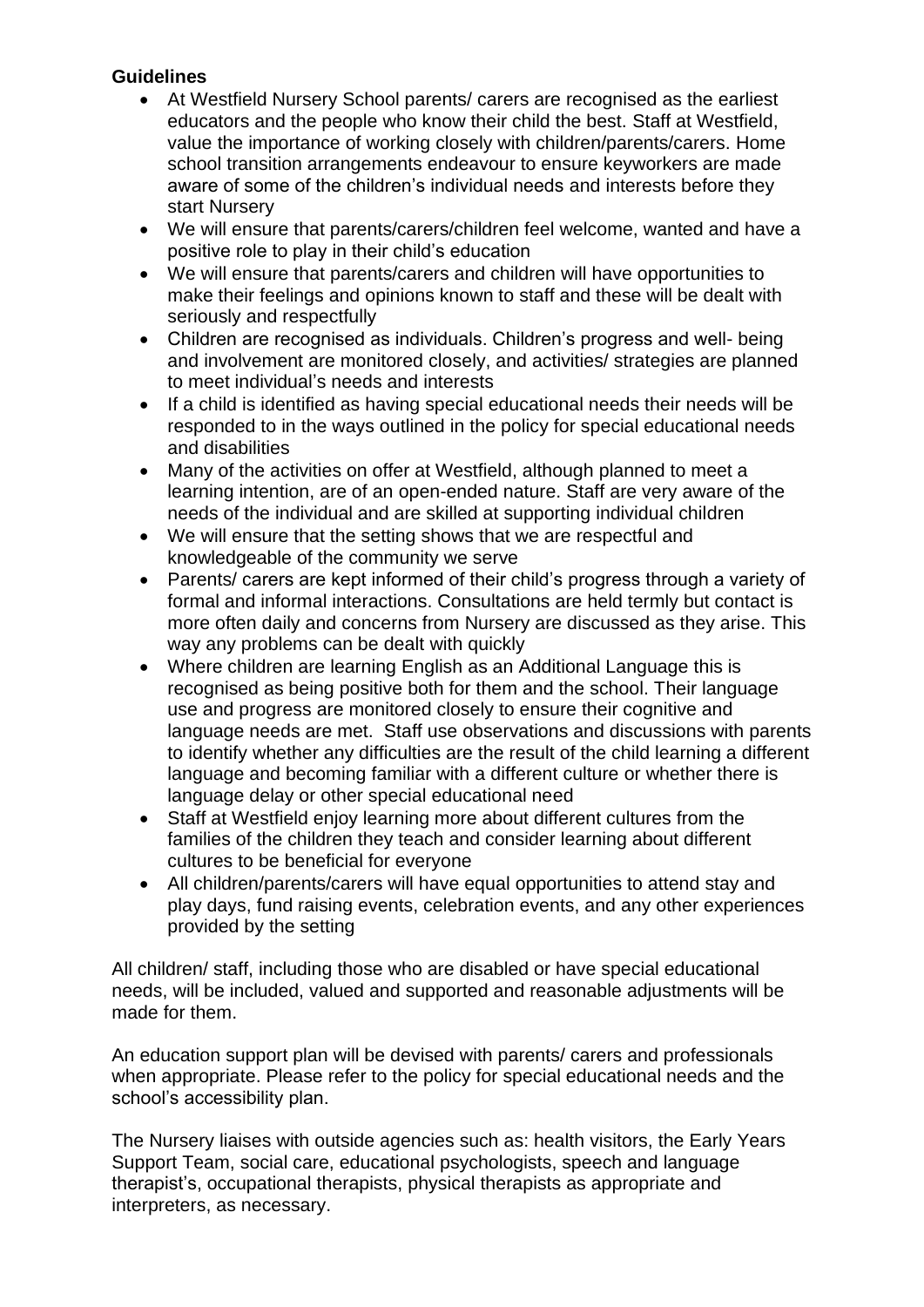The Nursery recognises that the duty under the Equality Act 2010 to make reasonable adjustments is anticipatory. We recognise that in some circumstances disabled people might have to be treated differently in order to ensure they receive equal opportunities.

We understand that the duty contains 3 requirements

- The first covering provisions, criteria or practices
- The second making changes if necessary to overcome barriers created by the physical features of the premises
- The third covering the provision of auxiliary aids and services such as special computer software or providing a support worker

The Nursery annually reviews whether services are accessible to disabled people as part of a Health and Safety inspection including a governor and equal opportunities lead. This informs the accessibility plan which is reviewed at least annually. If the Nursery became aware of a child or parent/carer/member of staff, with specific needs due to start nursery it would carry out and act on the results of an access audit carried out by a suitably qualified person, such as an occupational therapist and provide training to staff as appropriate.

In addition, staff are vigilant to inequality of opportunity with regard to these areas and, understand they have a duty to report concerns of inequality to senior staff that, after investigating, will ensure necessary adjustments are made as soon as possible. Any incidents of a racist nature are to be recorded on the Racist Incident Report and the correct procedures followed as stated in the separate policy for racists incidents.

## **Arrangements for Reviewing, Monitoring, and Evaluating the Effectiveness of Inclusive Practices**

The curriculum lead and class leaders will be responsible for ensuring equality, or addressing inequalities, including resources and uptake of opportunity. This will be through observations, learning walks, scrutiny of planning, and data analysis.

Observed inequalities will be recorded and may be addressed through staff agreed strategies to ensure equality of opportunity, provision, uptake and achievement. The ethos of the Nursery is one of inclusivity and equality and staff will be expected to reflect this in their interactions.

Questionnaires to parents/ carers, children and staff provide opportunities for pupils and parents/carers and staff to voice any concerns they may have with regard to inclusive practice, and how welcome they feel.

#### **Analysis of Data**

Data, including that relating to well-being and involvement scores, is analysed termly to identify any under achieving groups. Strategies to counter any underachievement are discussed within the Strategic Leadership Team and implemented and reviewed as appropriate.

# **Promoting and Value Diversity and Differences**.

Westfield promotes diversity and differences through the following ways:

- Welcoming posters in different languages
- Books reflecting diversity, talking about differences, books in different languages
- Resources reflecting diversity such as small world people from different cultures, some with disabilities, dolls from different cultures, dressing up clothes from a variety of cultures, cooking utensils from different cultures.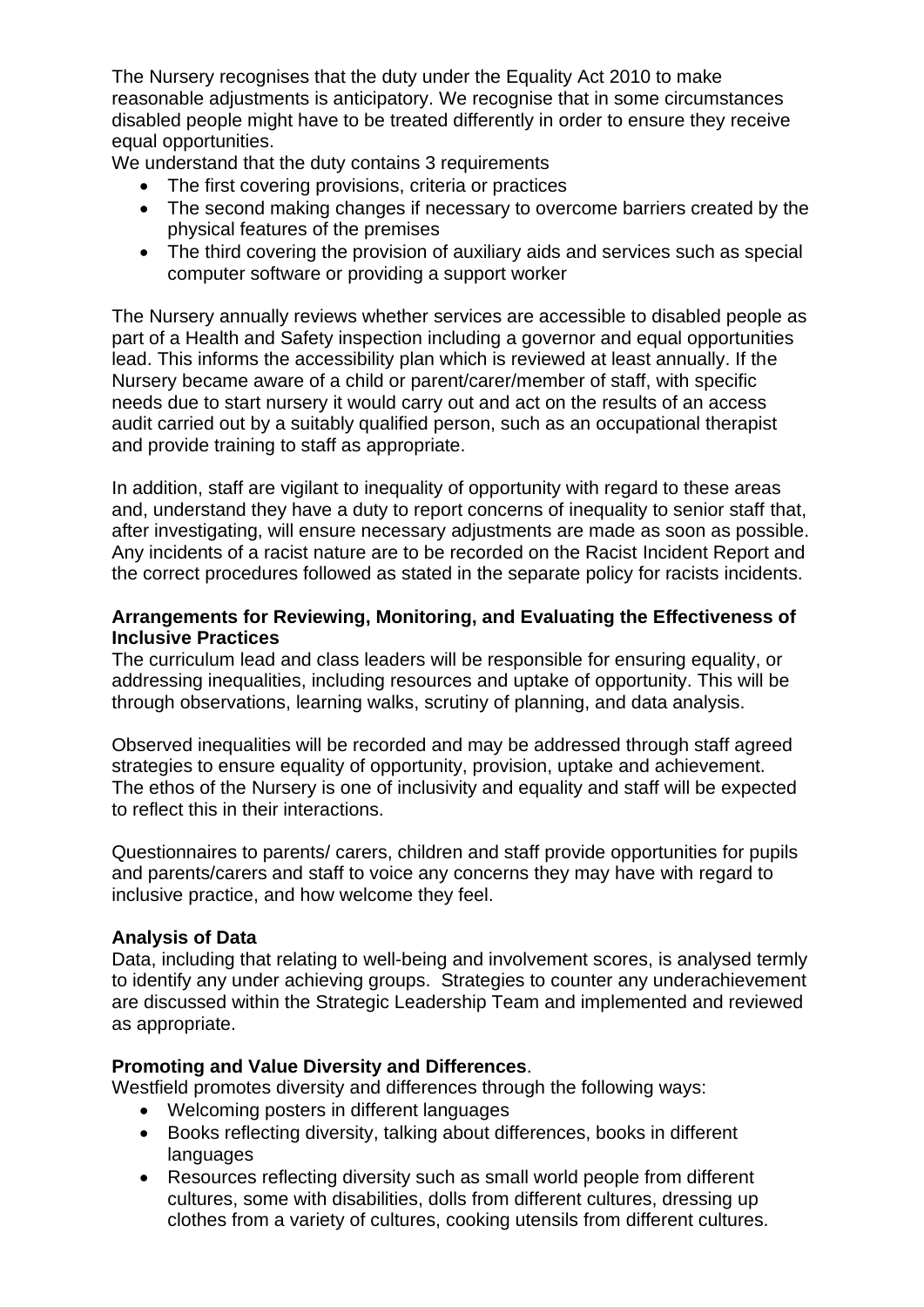- The promotion of children to converse in their first language as appropriate, and for staff attitudes to promote the use of first languages at home
- PSED teaching to promote diversity and celebration of differences, for example even the acceptance of people liking different things
- Friendship week as a focus for celebrating differences and working together
- Celebrations of a multicultural nature throughout the year, with parent or community involvement if possible, such as 'International day'
- Staff attitudes that discuss differences with children but tell children they are all special/unique/important
- Use of role play
- Use of music/instruments
- Learning about different cultures from parents/ carers/ members of the community
- Use of dance from different cultures
- Cooking activities/food from different cultures
- Art from different cultures
- Discussion arising from child-initiated questions or observations
- Staff individualism is celebrated and respected
- Staff views and opinions are listened to and respected
- All staff have opportunities for progression through CPD

#### **Challenging Inappropriate Attitudes and Practices**

When children express inappropriate attitudes, there may be the need for an immediate response, this will then be followed up by appropriate circle time discussion and other PSED activities.

When staff express inappropriate attitudes, these should be challenged by colleagues or through reporting of the incident to the Headteacher who will discuss the matter and any further action with the member of staff.

If visitors or parents/carers express inappropriate attitudes the member of staff may draw their attention to the equal opportunities policy and/or the Equality Act 2010. The incident should be reported to Headteacher or class leaders.

#### **Conclusion**

The implementation of this policy will support equality of opportunity.

Policy reviewed: March 2022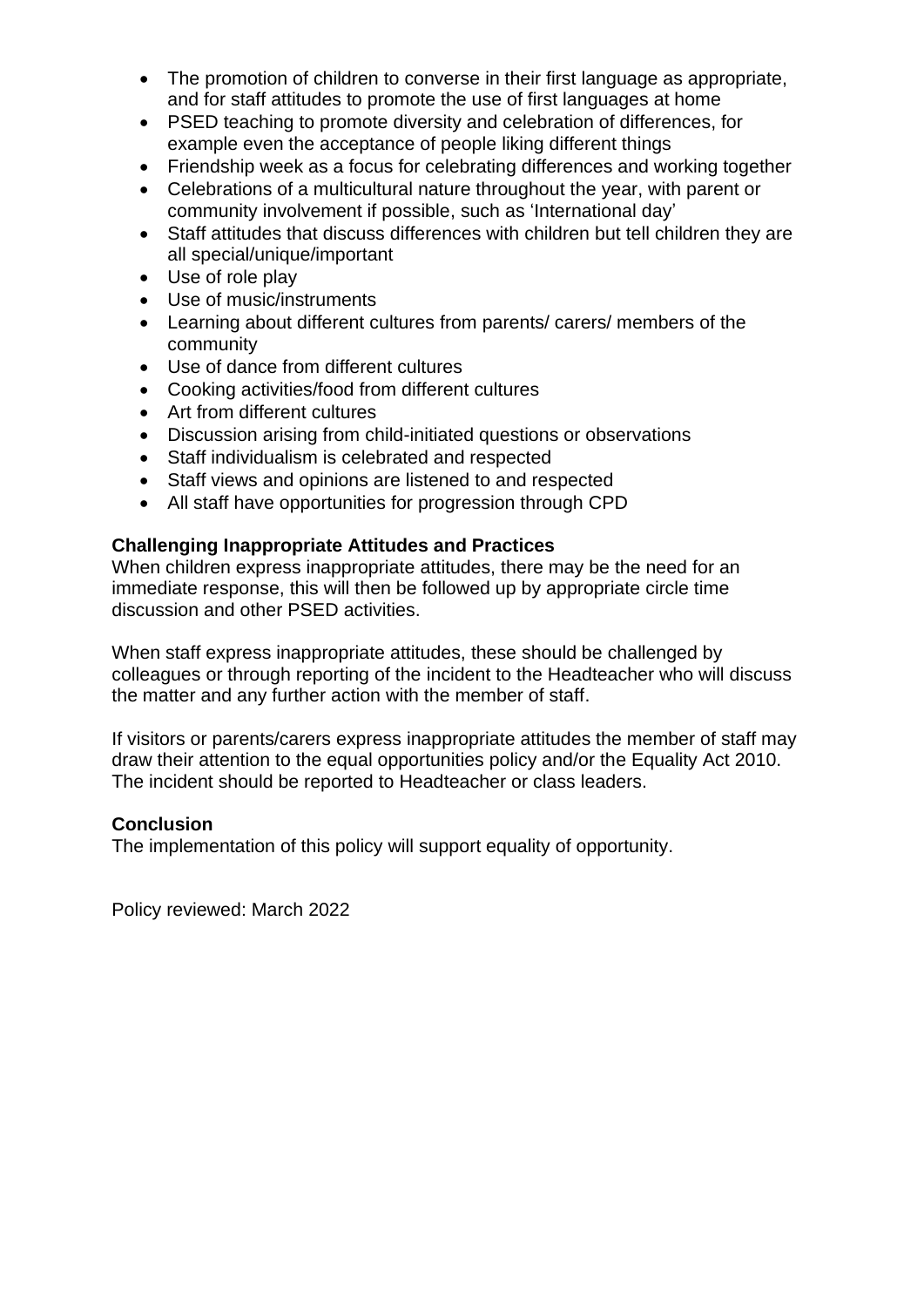### **Westfield Nursery Race Equality Policy**



# **Purpose**

The purpose of this policy is to help those working in and with Westfield Nursery School to:

- Promote racial equality
- Promote good race relations
- Eliminate unlawful racial discrimination

# **Context**

The Race Relations (Amendment) Act 2000, and the Equality Act 2010 places a positive legal duty on schools to promote equality. This means that policies and practices which are not in themselves racist, but which have a discriminatory effect on particular ethnic groups, are open to challenge in the courts.

# **Preparation of this Policy**

The governing body has adopted this policy after consulting the following groups:

- Parents
- Staff
- Pupils
- Local community groups

# **Aims**

- To provide equality of opportunity and full access to the curriculum for all children
- To develop the full potential of both children and adults

# **School Context**

-The school is in Central Bedfordshire and children join us from a large surrounding area including local villages

-The pupil population comprises mainly of white British and an increasing number, although a small proportion from other ethnic groups

-The ethnic composition of the staff is mostly white

-The ethnic composition of the Governing Body is mainly white

# **Principles**

The school is committed to the following principles:

- Commitment to equality of opportunity for all
- Commitment to the eradication of racism, xenophobia and discrimination on grounds of religion
- Recognition that every learner should be equipped with the knowledge, skills and achievements which they need for full participation in society
- Recognition that every learner should be encouraged to develop skills of nonviolent conflict resolution
- Expectation that everyone will contribute to reducing and removing violence and harassment from schools
- Commitment to fostering attitudes of open-mindedness, empathy, understanding between different ethnic heritages and the concept of global citizenship
- Commitment to fostering respect for the identities of pupils, students and staff, and their experiences, histories and concerns
- Recognition that all learners are entitled to a multi-cultural and anti-racist education, irrespective of the presence or absence of learners who are from ethnic minorities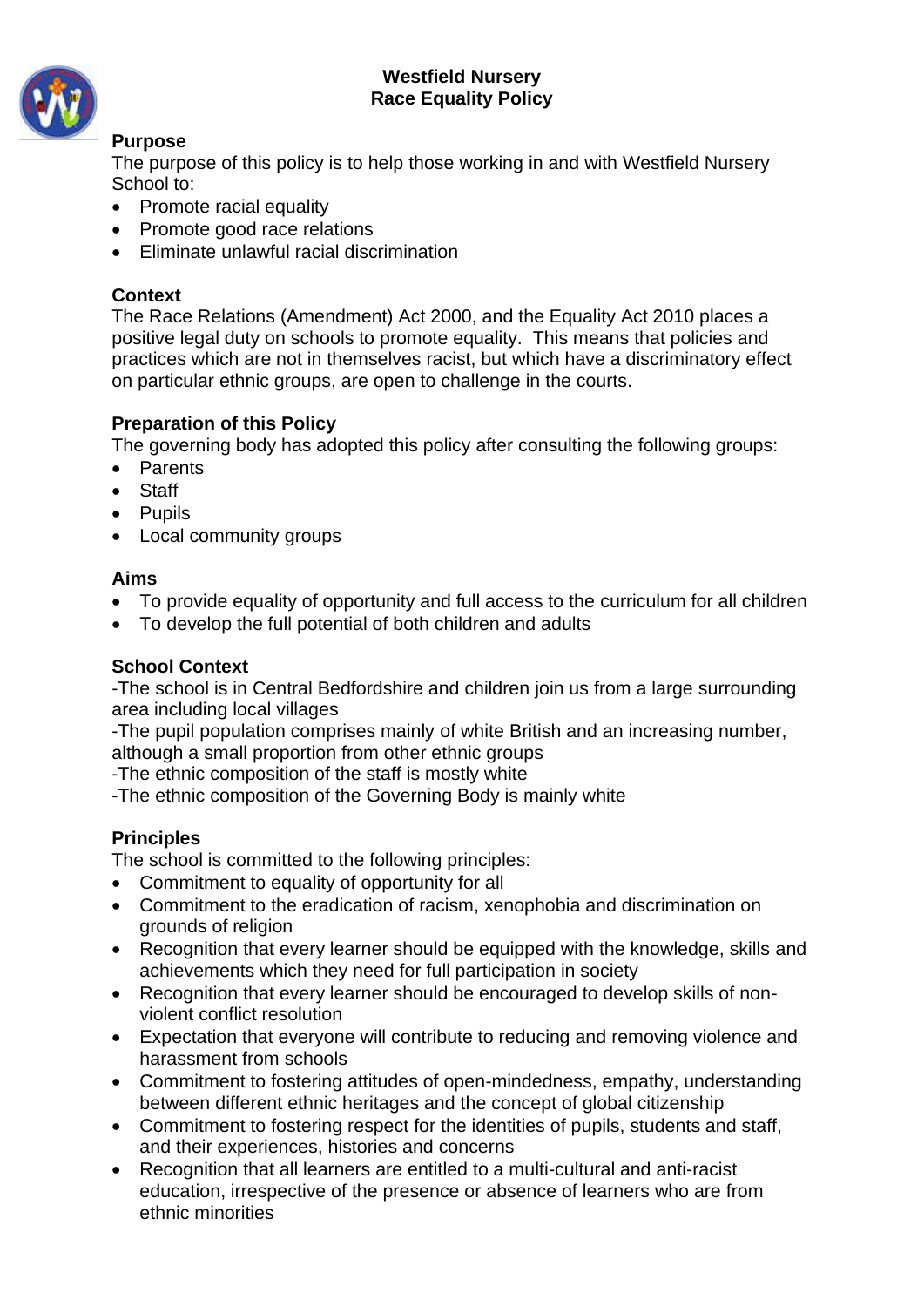- Commitment to creating a school and wider community to which all its members can feel they belong
- Recognition that pupils, parents/carers, employees and the wider community, can all contribute to the achievement of harmonious relationships between people of different nationalities, religions and ethnic heritages
- Recognition that there must be active monitoring and evaluation of policies and practice
- Recognition of the need for the public accountability in reporting on racist incidents, following up action and outcomes

The school will promote race equality and good race relations across all areas of school activity in relation to:

- Progress, achievement and assessment
- Behaviour, discipline and exclusion
- Pupils' personal development and pastoral care
- Pupils' relationships
- Teaching and learning
- Admissions and attendance
- Curriculum
- Staff recruitment and professional development
- Partnerships with parents and communities
- Appointment and training of governors

# **Leadership, Management and Governance**

The school is committed to:

- Being proactive in promoting racial equality and good race relations and tackling racial discrimination
- Encouraging, supporting and enabling all pupils and staff to reach their potential
- Working in partnership with parents and the wider community to establish, promote and disseminate racial equality good practice and tackle racial discrimination
- Ensuring that the policy is followed

The responsibilities of the governing body are:

- To ensure that the school complies with race relations legislation
- To ensure that the policy and its related procedures and strategies are implemented

The responsibility of the Headteacher is to:

- Implement the policy and its stated procedures and strategies
- Ensure that all staff are aware of their responsibilities and are given appropriate training and support
- Take action in any cases of racial discrimination, (recording Racist incidents and dealing with them appropriately)

It is the responsibility of all staff to:

- Deal with racist incidents, and know how to identify and challenge racial bias and stereotyping
- Promote racial equality and good race relations and not discriminate on racial grounds
- Keep up to date with race relations legislation by attending training and information opportunities